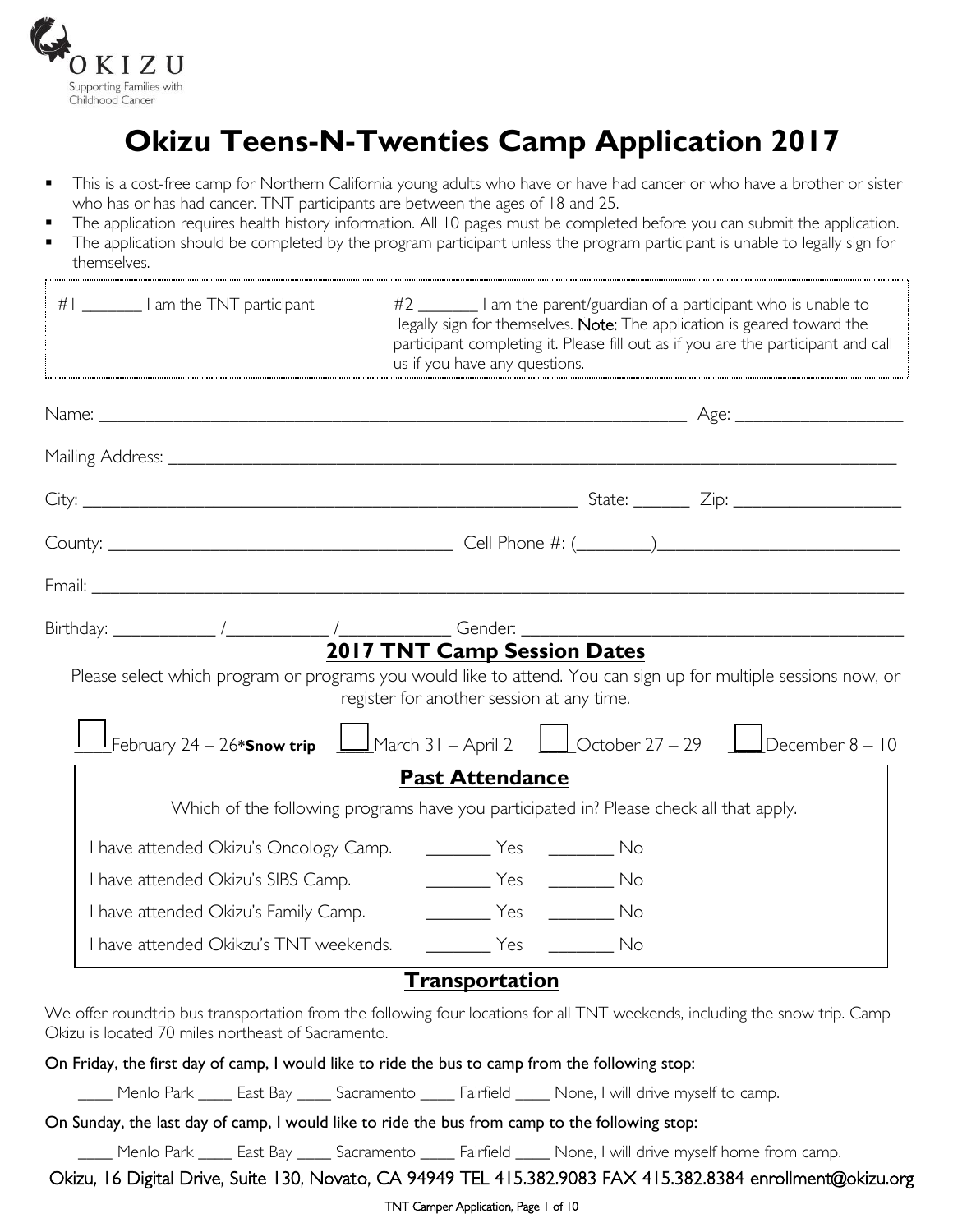#### **Participants Name: \_\_\_\_\_\_\_\_\_\_\_\_\_\_\_\_\_\_\_\_\_\_\_\_\_\_\_\_\_\_\_**

| <b>Cancer Patient Information for TNT</b>                                                                                |                                                |  |  |  |
|--------------------------------------------------------------------------------------------------------------------------|------------------------------------------------|--|--|--|
| Please complete all of this information even if you are/the patient is no longer on treatment.                           |                                                |  |  |  |
|                                                                                                                          |                                                |  |  |  |
| Relationship to the patient? _______ I am the cancer patient _________ I am the brother or sister of the cancer patient. |                                                |  |  |  |
|                                                                                                                          |                                                |  |  |  |
|                                                                                                                          |                                                |  |  |  |
|                                                                                                                          |                                                |  |  |  |
|                                                                                                                          |                                                |  |  |  |
| Cancer treatment facility (select all that apply):                                                                       |                                                |  |  |  |
| California Pacific Medical Center, San Francisco                                                                         | _____ John Muir Medical Center, Walnut Creek   |  |  |  |
| _____ Kaiser Permanente Oakland Medical Center                                                                           |                                                |  |  |  |
| _____ Kaiser Permanente Santa Clara Medical Center                                                                       | Lucile Packard Children's Hospital Stanford    |  |  |  |
| ______ Sutter Medical Center, Sacramento                                                                                 | UC Davis Medical Center, Sacramento            |  |  |  |
| UCSF Benioff Children's Hospital Oakland                                                                                 | UCSF Benioff Children's Hospital San Francisco |  |  |  |
|                                                                                                                          |                                                |  |  |  |
| Current stage of treatment: ______ On treatment ______ Off treatment ______ Our family is bereaved                       |                                                |  |  |  |
|                                                                                                                          |                                                |  |  |  |

## **Emergency Contact Information**

*Please provide two emergency contacts*

### **Emergency Contact #1**

|                             | First | Last |  |
|-----------------------------|-------|------|--|
|                             |       |      |  |
|                             |       |      |  |
| <b>Emergency Contact #2</b> |       |      |  |
|                             | First | Last |  |
|                             |       |      |  |
|                             |       |      |  |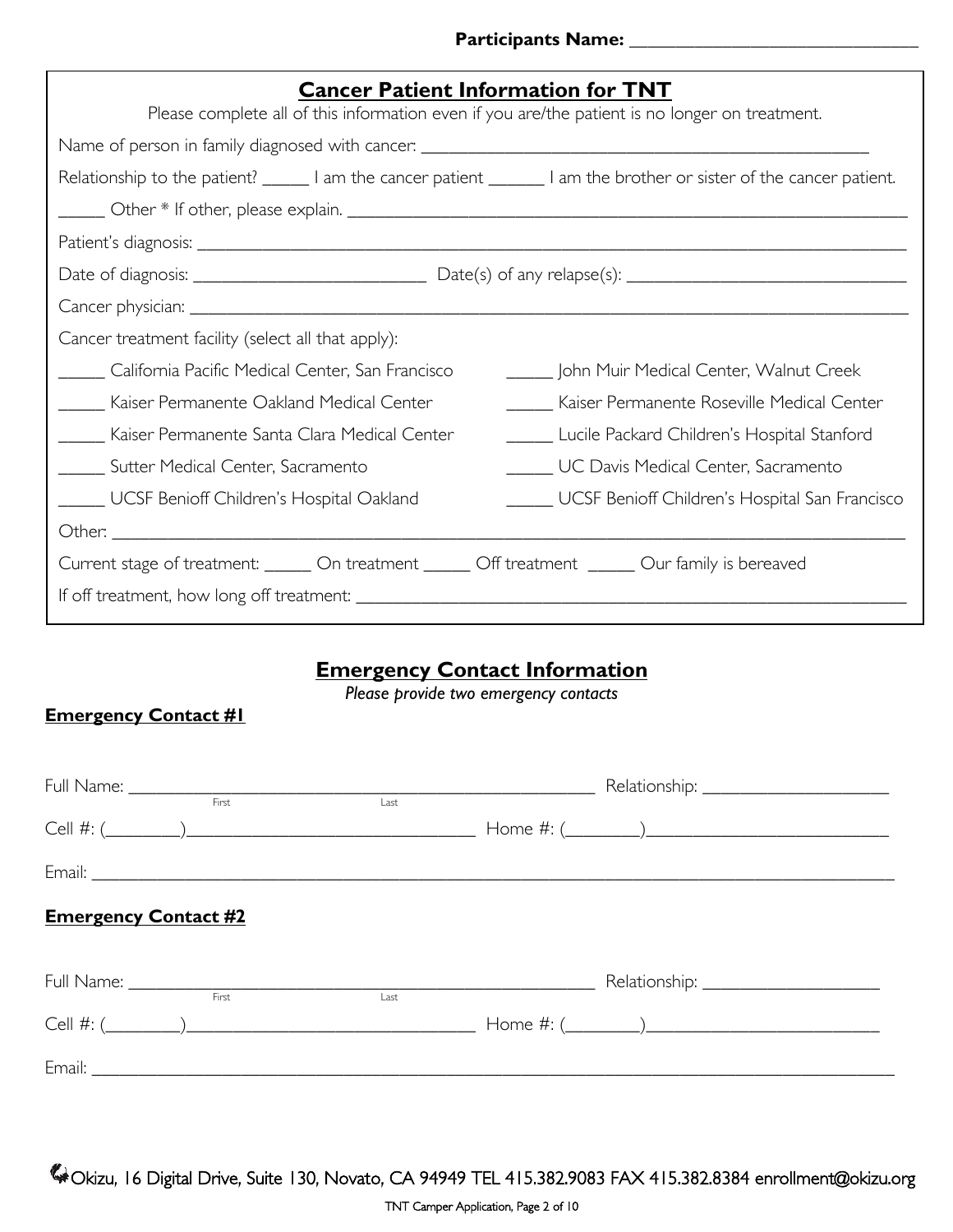### **Okizu TNT Program Health History Form**

Please complete the following Health History form as part the application. It is essential that we have current health information in order to ensure the safety and well-being of participants during their time with Okizu. This year we will require one medical form for folks who do not have conditions requiring treatment, restrictions, or other accommodations during their stay at camp. If a second form is required, we will send it in the acceptance packet and it will require a doctor's signature. If you need more room, please continue your comments on a separate sheet of paper.

| Height: ____________ feet and inches Weight: ____________ lbs Last Exam Date: (if known) ___________                                                                                                                                                                                                                                                                                     |                                           |                   |              |
|------------------------------------------------------------------------------------------------------------------------------------------------------------------------------------------------------------------------------------------------------------------------------------------------------------------------------------------------------------------------------------------|-------------------------------------------|-------------------|--------------|
|                                                                                                                                                                                                                                                                                                                                                                                          | <b>Allergies and Dietary Restrictions</b> |                   |              |
| If yes, what are you allergic to: $\Box$ Food $\Box$ Medicine $\Box$ The environment (insect stings, hay fever, etc.)                                                                                                                                                                                                                                                                    |                                           |                   | $\Box$ Other |
|                                                                                                                                                                                                                                                                                                                                                                                          |                                           |                   |              |
| *Please bring at least one non-expired EpiPen with you.                                                                                                                                                                                                                                                                                                                                  |                                           |                   |              |
| Do you have any dietary restrictions? _____________ Yes _______________ No<br>If yes, please explain: The same state of the state of the state of the state of the state of the state of the state of the state of the state of the state of the state of the state of the state of the state of the state o                                                                             |                                           |                   |              |
| *We can easily accommodate vegetarians and folks with a no red meat preference. If you have other dietary restrictions, please contact<br>the Okizu office to discuss.                                                                                                                                                                                                                   | <b>Medications</b>                        |                   |              |
| Will you be taking any medications while at camp? _____________ Yes _____________ No                                                                                                                                                                                                                                                                                                     |                                           |                   |              |
| If yes, please list all medications you will be taking below. If you are the parent/guardian completing this application<br>and Okizu will be responsible for dispensing medications, please note the following:                                                                                                                                                                         |                                           |                   |              |
| I. We cannot dispense any medication not in a prescription container, so please send original prescription container. Any<br>remaining meds will be returned.<br>2. Meds are given at breakfast, lunch, dinner, and bed time unless absolutely necessary at other specific times.<br>3. For antibiotics or other meds taken for a limited time (i.e. days 1-20) please note day started. |                                           |                   |              |
| <b>Drug Name/Strength:</b>                                                                                                                                                                                                                                                                                                                                                               | <b>Amount:</b>                            | <b>Frequency:</b> |              |
|                                                                                                                                                                                                                                                                                                                                                                                          |                                           |                   |              |
|                                                                                                                                                                                                                                                                                                                                                                                          |                                           |                   |              |
|                                                                                                                                                                                                                                                                                                                                                                                          |                                           |                   |              |

Okizu, 16 Digital Drive, Suite 130, Novato, CA 94949 TEL 415.382.9083 FAX 415.382.8384 enrollment@okizu.org

4.\_\_\_\_\_\_\_\_\_\_\_\_\_\_\_\_\_\_\_\_\_\_\_\_\_\_\_\_\_\_\_\_\_\_\_\_\_\_\_ Breakfast\_\_\_\_\_\_\_ Lunch\_\_\_\_\_\_\_ Dinner\_\_\_\_\_\_\_ Bed\_\_\_\_\_\_\_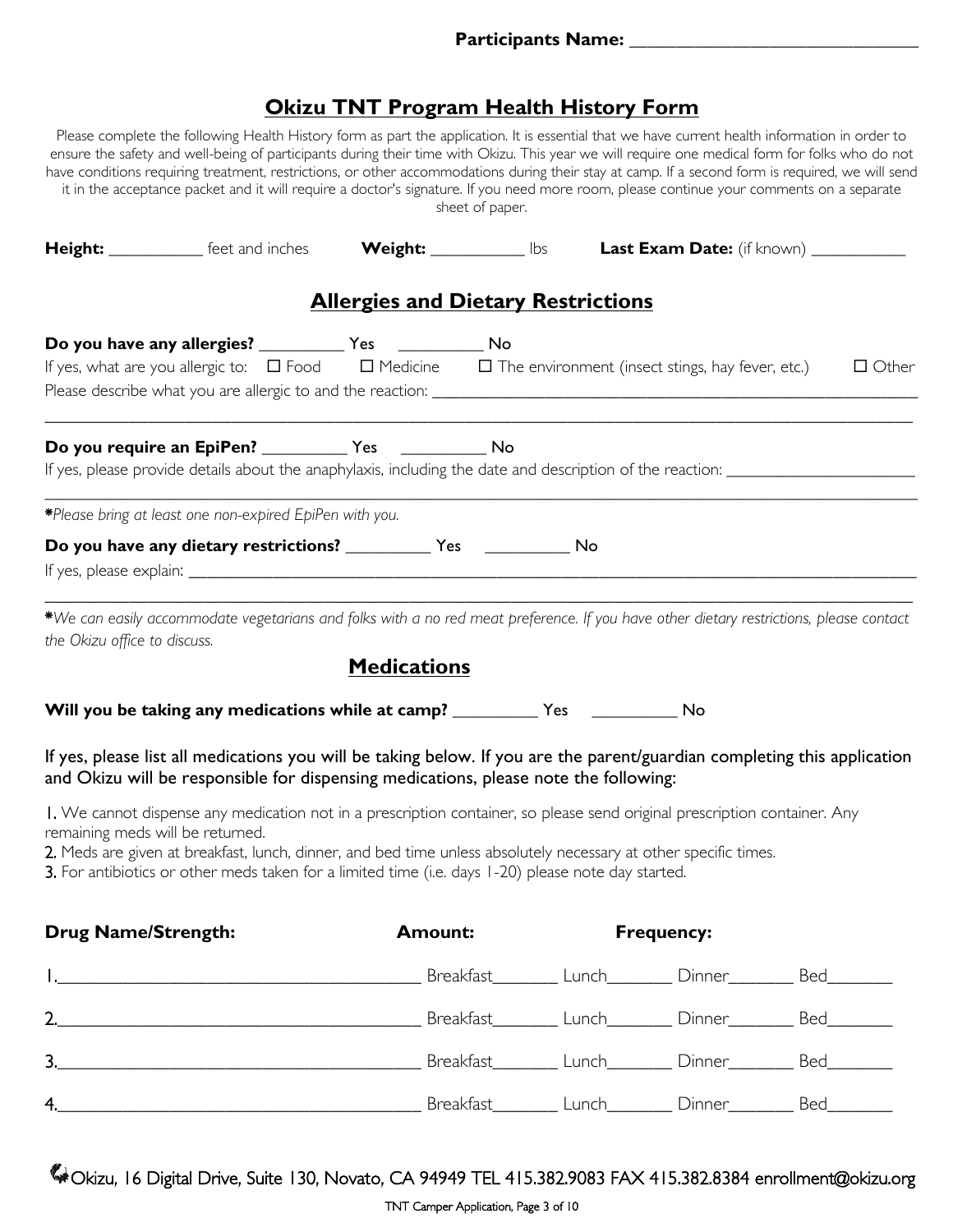**The following over-the-counter medications may be given as needed, if deemed necessary, by the camp medical personnel. Over-the-counter medications used at Okizu include:** Acetaminophen *(Tylenol)*, Ibuprofen *(Advil, Motrin)*, Antihistamines *(Benadryl, Claritin, Zyrtec et*c.), combination cough/cold medicines, cough drops, sore throat spray, antacids, laxatives for constipation, Pepto-Bismol, aloe, antibiotic cream, calamine lotion, hydrocortisone cream, insect repellent, sunburn spray, sunscreen, and lice shampoo.

**If you cannot take any of these medications, please list them below, along with the reason why the**  medication cannot be used:

| If yes, please explain what treatment(s) must be given, including the frequency? _____________________________                                                                                        |    |
|-------------------------------------------------------------------------------------------------------------------------------------------------------------------------------------------------------|----|
| Do you regularly take any medications that will not be taken at camp? _________ Yes<br>If yes, explain what medications you take regularly and why they are taken. __________________________________ | No |

\_\_\_\_\_\_\_\_\_\_\_\_\_\_\_\_\_\_\_\_\_\_\_\_\_\_\_\_\_\_\_\_\_\_\_\_\_\_\_\_\_\_\_\_\_\_\_\_\_\_\_\_\_\_\_\_\_\_\_\_\_\_\_\_\_\_\_\_\_\_\_\_\_\_\_\_\_\_\_\_\_\_\_\_\_\_\_\_\_\_\_\_\_\_\_\_\_\_\_\_\_\_

### **Immunization History**

Please attach a copy of your immunization record, or list the date of your most recent vaccination below:

| <b>Vaccine:</b>                | Dates:                                                                                                           | mo/yr | mo/yr | mo/yr | mo/yr                                                                                                                  | mo/yr |
|--------------------------------|------------------------------------------------------------------------------------------------------------------|-------|-------|-------|------------------------------------------------------------------------------------------------------------------------|-------|
| Diptheria, Pertussis, Tetanus  |                                                                                                                  |       |       |       |                                                                                                                        |       |
| (TdaP or DTdaP)                |                                                                                                                  |       |       |       |                                                                                                                        |       |
| Tetanus booster (dT or TdaP)   |                                                                                                                  |       |       |       |                                                                                                                        |       |
| MMR (Measels, Mumps, Rubella)  |                                                                                                                  |       |       |       |                                                                                                                        |       |
| Polio (IPV/OPV)                |                                                                                                                  |       |       |       | <u> 1999 - Jan James James, mars and de la construction de la construction de la construction de la construction d</u> |       |
| Haemophilus Influenza B (HIB)  |                                                                                                                  |       |       |       |                                                                                                                        |       |
| <b>PCV</b> (Pneumococcal)      |                                                                                                                  |       |       |       |                                                                                                                        |       |
| <b>Hepatitis A</b>             |                                                                                                                  |       |       |       |                                                                                                                        |       |
| <b>Hepatitis B</b>             |                                                                                                                  |       |       |       |                                                                                                                        |       |
| <b>Chicken Pox (Varicella)</b> |                                                                                                                  |       |       |       |                                                                                                                        |       |
|                                |                                                                                                                  |       |       |       |                                                                                                                        |       |
|                                | If your child has not been fully immunized or has had any of the above illnesses, please explain. Please include |       |       |       |                                                                                                                        |       |
|                                |                                                                                                                  |       |       |       |                                                                                                                        |       |
|                                | Have you had a TB test? _______ Yes __________ No                                                                |       |       |       |                                                                                                                        |       |
|                                | <b>What was the result of your most recent TB test?</b> _____ Positive _____ Negative                            |       |       |       |                                                                                                                        |       |
|                                |                                                                                                                  |       |       |       |                                                                                                                        |       |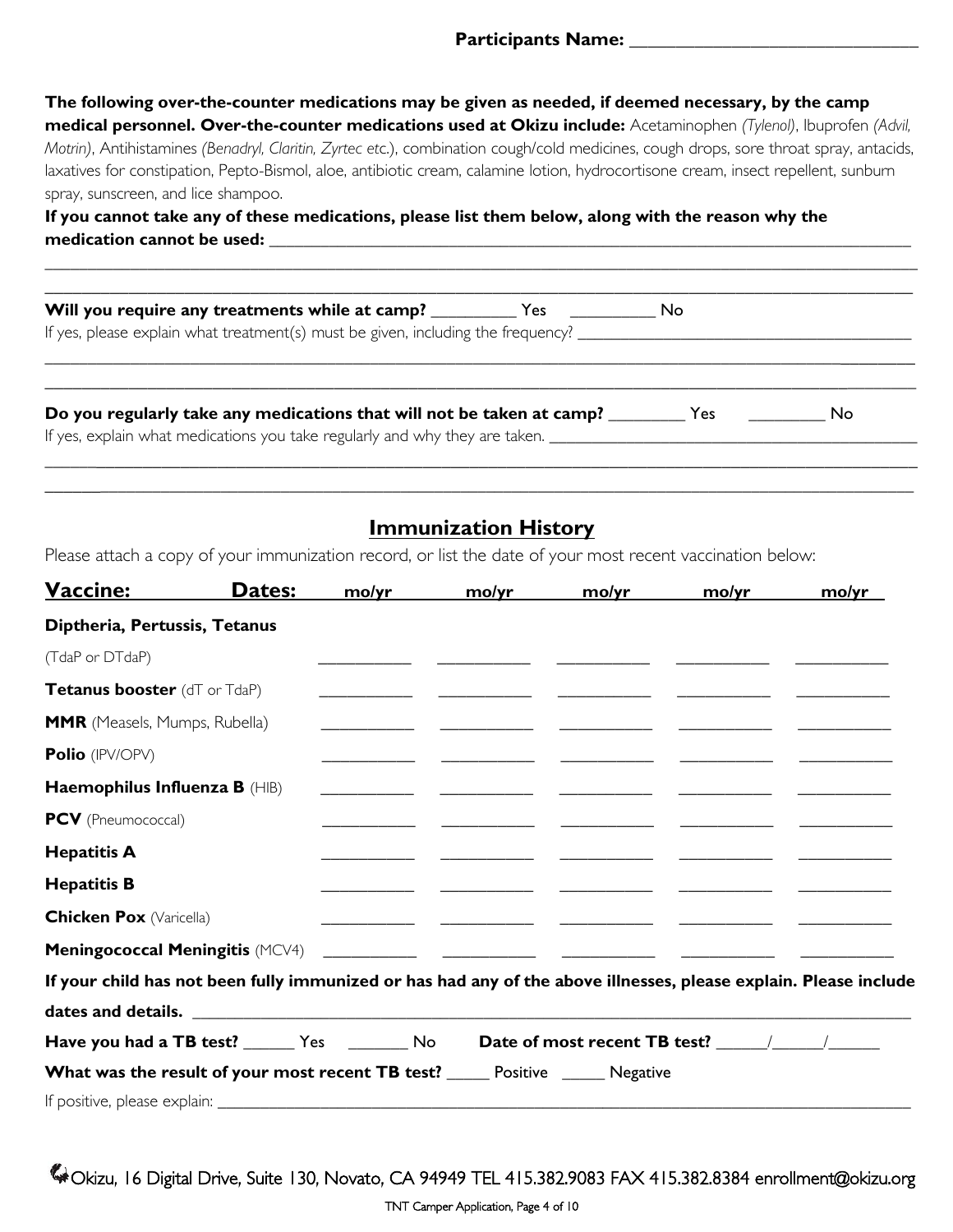### **Okizu TNT Program Health History Form**

| Have you experienced, or are they currently experiencing any of the following conditions?<br>For any of the questions with a 'yes' answer, please inform us if the condition will require treatment, restrictions, or other accommodations |  |  |
|--------------------------------------------------------------------------------------------------------------------------------------------------------------------------------------------------------------------------------------------|--|--|
| while you are at Camp Okizu. Please be specific and if you need more space please attach an extra sheet of paper.                                                                                                                          |  |  |
|                                                                                                                                                                                                                                            |  |  |
|                                                                                                                                                                                                                                            |  |  |
| If yes, will you be on medication while you are at camp? ____________ Yes _____________ No                                                                                                                                                 |  |  |
| Please explain any issues in relation to the ADD/ADHD diagnosis that we should know about: ___________________                                                                                                                             |  |  |
|                                                                                                                                                                                                                                            |  |  |
| If yes, please explain. Will they require treatment, restrictions, or accommodations while they are at camp? __________________________                                                                                                    |  |  |
|                                                                                                                                                                                                                                            |  |  |
|                                                                                                                                                                                                                                            |  |  |
| Do you have depression or an eating disorder? ____________ Yes _____________ No                                                                                                                                                            |  |  |
| Do you have asthma? Ves No                                                                                                                                                                                                                 |  |  |
| Do you have problems breathing, coughing, or lung disease? ____________ Yes ______________ No                                                                                                                                              |  |  |
|                                                                                                                                                                                                                                            |  |  |
|                                                                                                                                                                                                                                            |  |  |
|                                                                                                                                                                                                                                            |  |  |
| Do you faint or have blackouts? ______________ Yes _______________ No                                                                                                                                                                      |  |  |
| Do you have mobility issues, difficulty walking, braces, etc.? __________ Yes __________ No                                                                                                                                                |  |  |
|                                                                                                                                                                                                                                            |  |  |
| If yes, is there anything additional we need to know? Will you require treatment, restrictions, or accommodations while you                                                                                                                |  |  |
|                                                                                                                                                                                                                                            |  |  |
| If yes, please describe the location of prosthesis and any treatment, restrictions, or accommodations you will require while you are                                                                                                       |  |  |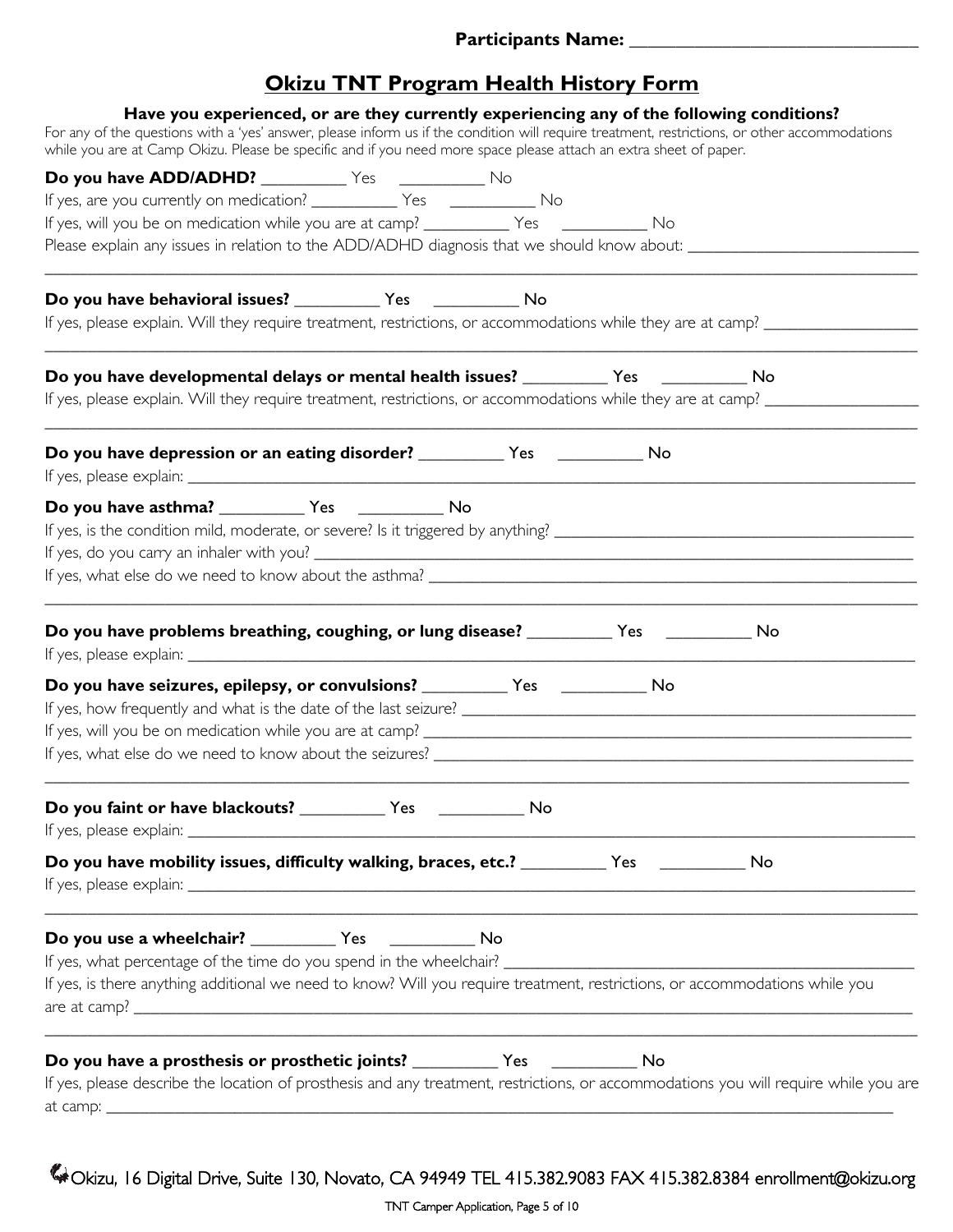| Do you have nightmares or night terrors? ____________ Yes _________________ No                            |
|-----------------------------------------------------------------------------------------------------------|
| Do you wet the bed or sleepwalk? ______________ Yes __________________ No                                 |
|                                                                                                           |
| Do you have visual impairment (uses eyeglasses, contacts, etc.)? ____________ Yes _________________<br>No |
|                                                                                                           |
|                                                                                                           |
|                                                                                                           |
|                                                                                                           |
| Do you have neck pain or injury? _____________ Yes _________________ No                                   |
|                                                                                                           |
| Do you have back pain or injury? _____________ Yes _______________ No                                     |
| Do you have intestinal problems (Crohn's/Colitis/Constipation/Diarrhea/Ulcer)? _______ Yes _______ No     |
| If yes, please explain: _                                                                                 |
| Do you have chronic Urinary Tract Infection? ____________ Yes _____________ No                            |
| Do you have chronic sinus infections? _____________ Yes _______________ No                                |
|                                                                                                           |
|                                                                                                           |
| Do you have high blood pressure? _____________ Yes ______________ No                                      |
|                                                                                                           |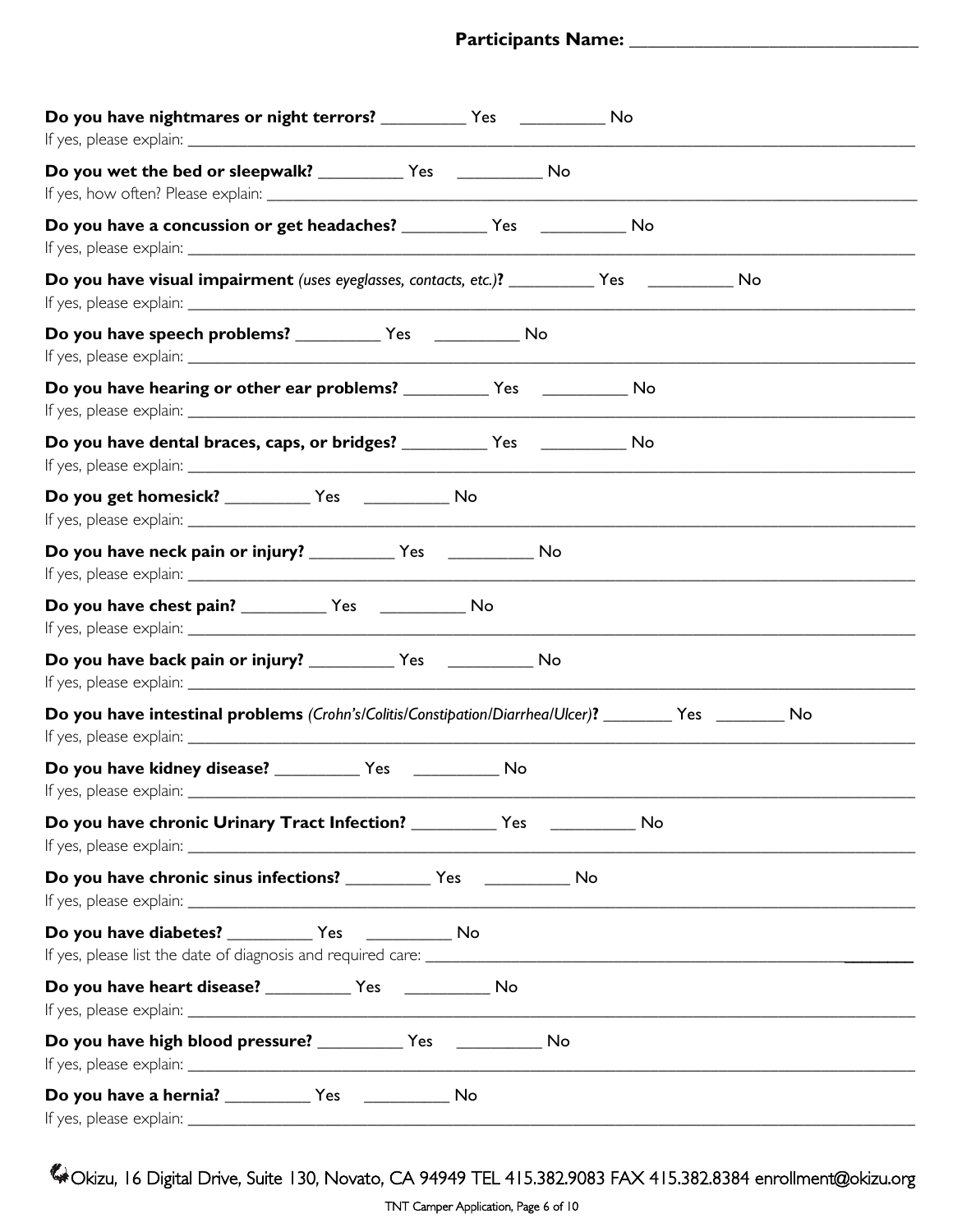#### **Participants Name: \_\_\_\_\_\_\_\_\_\_\_\_\_\_\_\_\_\_\_\_\_\_\_\_\_\_\_\_\_\_\_**

| Do you have menstrual difficulties? ____________ Yes _______________ No                                                                                                                            |
|----------------------------------------------------------------------------------------------------------------------------------------------------------------------------------------------------|
| Do you have a bleeding disorder? _____________ Yes ________________ No                                                                                                                             |
|                                                                                                                                                                                                    |
|                                                                                                                                                                                                    |
| Do you have Down Syndrome? ______________ Yes ________________ No                                                                                                                                  |
|                                                                                                                                                                                                    |
| Have you had or do you currently have Hepatitis C? ____________ Yes ____________ No                                                                                                                |
| Have you had or do you currently have Mononucleosis (past I year)? ___________ Yes _____________ No                                                                                                |
| Have you had or do you currently have Scarlet Fever? _____________ Yes ______________ No                                                                                                           |
|                                                                                                                                                                                                    |
|                                                                                                                                                                                                    |
| *It is important to note if prior operation(s) will affect your health while at camp.                                                                                                              |
| If yes, please explain the reason(s) for hospitalization(s) or the serious injury(ies) and the dates they occurred: $\equiv$                                                                       |
| *It is important to note any signs of illness that camp staff should look out for.                                                                                                                 |
| Have you been exposed to any communicable diseases within the last 3 months? _______ Yes _______ No                                                                                                |
| Do you have any restrictions on activity? ________ Yes _______ No<br>If yes, please explain what activities must be restricted and any special accommodations that should be made: _______________ |
| Will you require any special assistance while at camp(getting dressed, showering, bathroom, etc.)? ___Yes____ No                                                                                   |
|                                                                                                                                                                                                    |
|                                                                                                                                                                                                    |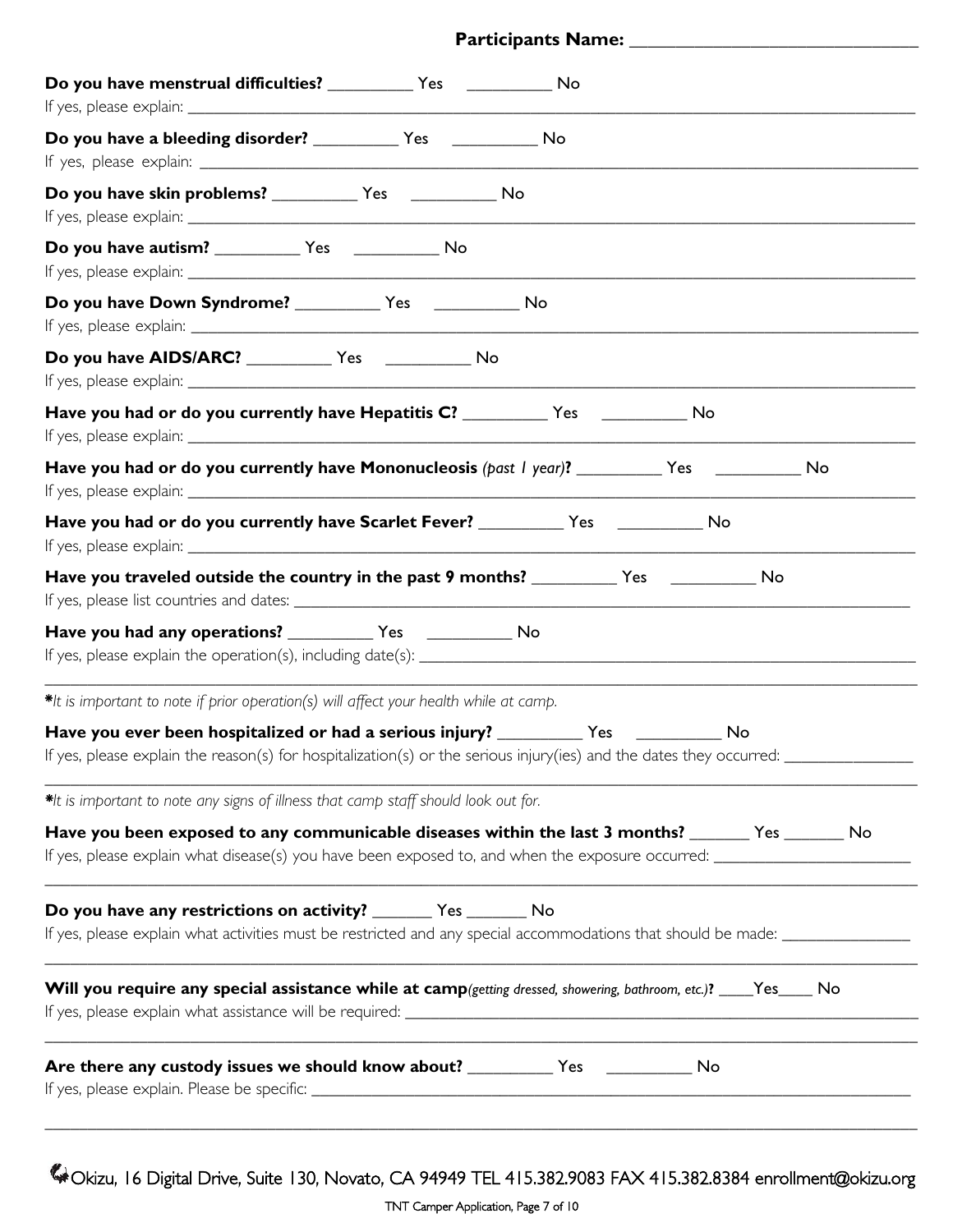| Have you experienced any stressful life events in the past year (death of a family member, friend, or pet; divorce;<br>marriage; deployment)? ________________ Yes _________________ No |  |                                                                                                                 |
|-----------------------------------------------------------------------------------------------------------------------------------------------------------------------------------------|--|-----------------------------------------------------------------------------------------------------------------|
|                                                                                                                                                                                         |  |                                                                                                                 |
|                                                                                                                                                                                         |  |                                                                                                                 |
|                                                                                                                                                                                         |  |                                                                                                                 |
|                                                                                                                                                                                         |  | Please inform us of any other health conditions, mental or physical, that will require treatment, restrictions, |
|                                                                                                                                                                                         |  | or other accommodations while you are at Camp Okizu. Please be specific. ___________________________            |
|                                                                                                                                                                                         |  |                                                                                                                 |
|                                                                                                                                                                                         |  |                                                                                                                 |
|                                                                                                                                                                                         |  |                                                                                                                 |
|                                                                                                                                                                                         |  |                                                                                                                 |
| <b>Health Insurance and Doctor Information</b>                                                                                                                                          |  |                                                                                                                 |
| <b>Doctor Information</b>                                                                                                                                                               |  |                                                                                                                 |
|                                                                                                                                                                                         |  |                                                                                                                 |
| <b>Health Insurance</b> – attach a copy of your insurance card or complete the following:                                                                                               |  |                                                                                                                 |
|                                                                                                                                                                                         |  |                                                                                                                 |
|                                                                                                                                                                                         |  |                                                                                                                 |
|                                                                                                                                                                                         |  |                                                                                                                 |
|                                                                                                                                                                                         |  |                                                                                                                 |
|                                                                                                                                                                                         |  |                                                                                                                 |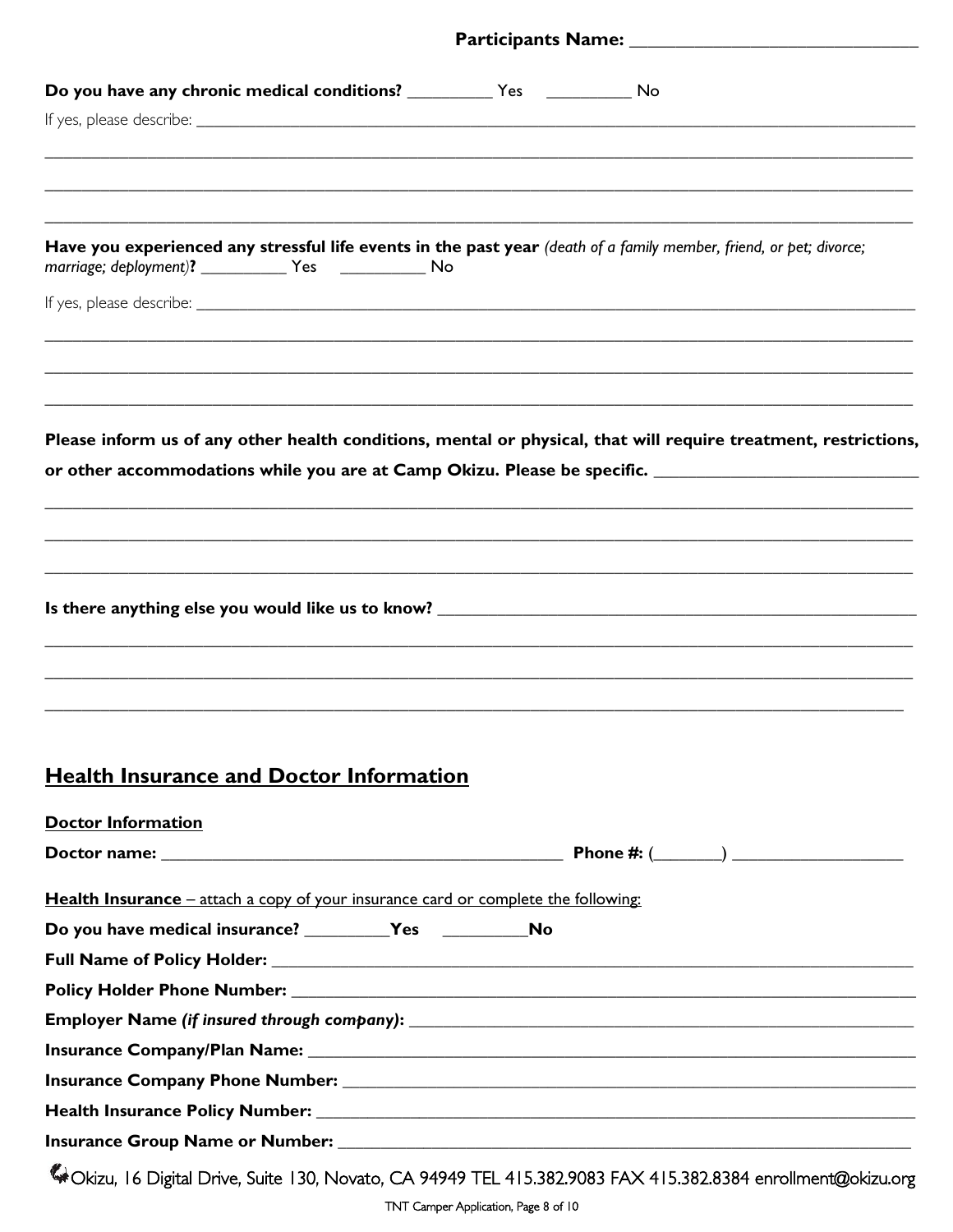### **If you are the participant, please complete Box # 1. If you are completing this application for someone who is not legally able to sign for themselves, please complete Box #2.**

|                                                                                 | <b>Okizu TNT Camp Authorization to Consent to Treatment</b><br><b>Medical Waiver</b>                                                                                                                                                                                                                                                                                             |
|---------------------------------------------------------------------------------|----------------------------------------------------------------------------------------------------------------------------------------------------------------------------------------------------------------------------------------------------------------------------------------------------------------------------------------------------------------------------------|
| health status or history.                                                       | authorize Okizu Camp<br>personnel to (i) consent to any x-ray examination, anesthetic, medical, dental, or surgical diagnosis or treatment, and<br>hospital care which is deemed advisable by any physician, dentist, or surgeon; and (ii) obtain a copy of any of my<br>health records and to communicate with and receive information from any of my health providers about my |
| harm to me. This authorization shall remain effective until revoked in writing. | understand that reasonable measures will be taken to safeguard the health and safety of campers and, in the event of<br>illness or accident, I will not hold Camp Okizu, the Okizu Foundation, or any of its directors, employees, or agents liable for                                                                                                                          |
|                                                                                 | Date: the contract of the contract of the contract of the contract of the contract of the contract of the contract of the contract of the contract of the contract of the contract of the contract of the contract of the cont                                                                                                                                                   |
|                                                                                 | Relationship: Nelationship:                                                                                                                                                                                                                                                                                                                                                      |

### **Box # 2 Okizu TNT Camp Authorization to Consent to Treatment of Adult Under Guardianship Medical Waiver**

I am the parent/guardian of \_\_\_\_\_\_\_\_\_\_\_\_\_\_\_\_\_\_\_\_\_\_\_\_\_\_\_\_\_\_\_\_\_\_\_\_\_\_\_\_\_\_\_\_\_\_, a minor. I authorize Okizu Camp personnel to (i) consent to any x-ray examination, anesthetic, medical, dental, or surgical diagnosis or treatment, and hospital care which is deemed advisable by any physician, dentist, or surgeon; and (ii) obtain a copy of any of my child's health records and to communicate with and receive information from any of my child's health providers about my child's health status or history.

I understand that reasonable measures will be taken to safeguard the health and safety of campers and that I will be notified as soon as possible in case of an emergency. However, in the event of my child's illness or accident, I will not hold Camp Okizu, the Okizu Foundation, or any of its directors, employees, or agents liable for harm to my child. This authorization shall remain effective until revoked in writing.

|  | Please print name: |
|--|--------------------|
|  |                    |

**Pate:**  $\blacksquare$ 

#### **Signature: \_\_\_\_\_\_\_\_\_\_\_\_\_\_\_\_\_\_\_\_\_\_\_\_\_\_\_\_\_\_\_\_\_\_\_\_\_\_ Relationship: \_\_\_\_\_\_\_\_\_\_\_\_\_\_\_\_\_\_\_\_\_\_\_\_\_\_**

*\*If for religious or other reasons you cannot sign this, contact the camp for a legal waiver which must be signed for attendance*.

Okizu, 16 Digital Drive, Suite 130, Novato, CA 94949 TEL 415.382.9083 FAX 415.382.8384 enrollment@okizu.org

TNT Camper Application, Page 9 of 10